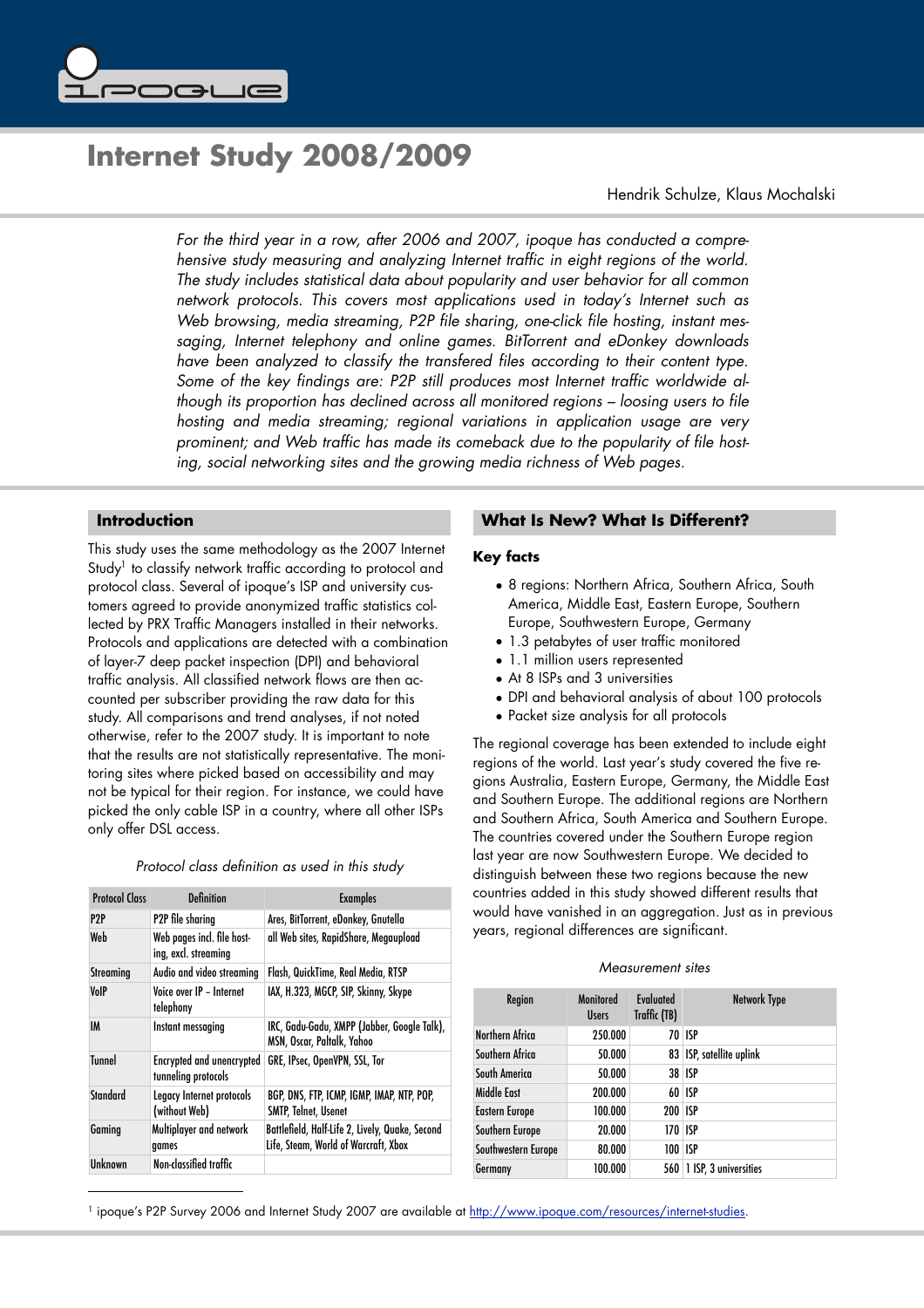

The time period of the measurements was shortened from an average of four weeks to two weeks. While two weeks are long enough to get a snapshot of the user behavior, even four weeks would have been too short to discern broader trends. So this has no impact on the validity of the results, but reduces the data collection and analysis effort.

Due to the ongoing improvement of ipoque's protocol support, more different protocols and applications are covered in this study, including encrypted and unencrypted tunnel-ing, streaming and Internet TV.<sup>[1](#page-1-0)</sup>

For the first time, we have recorded the average packet size for all protocols – separately for downstream and upstream traffic. This analysis is only available for South America.

# **Content Type Classification**

The content type analysis, that looks at what kind of files are shared in P2P networks, is limited to only a few of the measurement sites – mostly due to privacy concerns – and covers two regions: Germany and Southern Europe. The same methodology as in the previous studies is used.

In our 2006 P2P study<sup>1</sup>, we introduced this semi-automatic content type classification procedure for files shared through the BitTorrent and eDonkey networks. For eDonkey, the classification is mostly based on file name keywords combined with a manual classification of the most popular titles. The BitTorrent classification mostly relied on meta data available on various large BitTorrent tracker or repository sites such as The Pirate Bay<sup>2</sup> and Mininova<sup>[3](#page-1-2)</sup>. Over the last two years, the importance has gradually shifted towards BitTorrent. Unfortunately, the automatic classification has become more complicated. While the same approach still generally works, it requires a far greater effort due to an exploding number of tracker sites – many of them offering local-language content making the classification more difficult. With the tracker sites included for our 2007 study we were able to classify 55 percent of all transfered files representing 70 percent of all BitTorrent traffic. This time we were only able to classify about 30 percent of all files and close to 50 percent of the traffic volume using the same tracker sites.

# **Protocol and Application Class Distribution**

# **Key Facts**

- P2P generates most traffic in all regions
- Lower percentage of P2P than in 2007
- Higher percentage of Web traffic mainly due to file hosting services

The following table list the proportion of the overall network traffic generated by the respective protocol class. A good quality indicator for these results is the amount of unclassified traffic, which is below 10 percent for all but one region. In Northern Africa, tunnel protocol support was not licensed by the customer and thus disabled in the PRX Traffic Manager – thus the high value of 14 percent.

Peer-to-peer file sharing (P2P) still generates by far the most traffic in all monitored regions – ranging from 43 percent in Northern Africa to 70 percent in Eastern Europe. The regional differences can probably be attributed to varying subscriber access bandwidth, availability of localized content, and cultural habits. Interestingly, the two Arab regions, Northern Africa and the Middle East, share a consistently lower P2P ratio. This is compensated by a comparably higher proportion of Web traffic.

# *Protocol class proportions 2008/2009*

| Protocol<br>Class | Southern<br>Africa | South<br>America | Eastern<br><b>Europe</b> | <b>Northern</b><br>Africa | Germany | Southern<br><b>Europe</b> | Middle<br>East | South-<br>western<br><b>Europe</b> |
|-------------------|--------------------|------------------|--------------------------|---------------------------|---------|---------------------------|----------------|------------------------------------|
| P <sub>2P</sub>   | 65,77%             | 65,21%           | 69,95%                   | 42,51%                    | 52,79%  | 55,12%                    | 44,77%         | 54,46%                             |
| Web               | 20.93%             | 18,17%           | 16,23%                   | 32,65%                    | 25,78%  | 25,11%                    | 34,49%         | 23,29%                             |
| Streaming         | 5.83%              | 7.81%            | 7.34%                    | 8.72%                     | 7.17%   | 9,55%                     | 4.64%          | 10.14%                             |
| VolP              | 1.21%              | 0.84%            | 0.03%                    | 1.12%                     | 0.86%   | 0.67%                     | 0.79%          | 1,67%                              |
| IM                | 0.04%              | 0.06%            | 0.00%                    | 0.02%                     | 0.16%   | 0.03%                     | 0.50%          | 0,08%                              |
| <b>Tunnel</b>     | 0.16%              | 0.10%            | ۰                        |                           |         | 0.09%                     | 2,74%          |                                    |
| Standard          | 1,31%              | 0,49%            | $\qquad \qquad$          | 0.89%                     | 4,89%   | 0,52%                     | 1,83%          | 1,23%                              |
| Gaming            | ۰                  | 0.04%            | ۰                        | ۰                         | 0.52%   | 0.05%                     | 0,15%          | -                                  |
| <b>Unknown</b>    | 4.76%              | 7.29%            | 6.45%                    | 14,09%                    | 7.84%   | 8.86%                     | 10,09%         | 9,13%                              |

# *Distribution of protocol classes 2008/2009*



<span id="page-1-0"></span><sup>&</sup>lt;sup>1</sup> A complete list of the supported protocols is available on our Web site at [http://www.ipoque.com/products/protocol](http://www.ipoque.com/products/protocol-support)-support.

<span id="page-1-1"></span><sup>&</sup>lt;sup>2</sup> The Pirate Bay:<http://thepiratebay.org>

<span id="page-1-2"></span><sup>3</sup> Mininova: <http://www.mininova.org>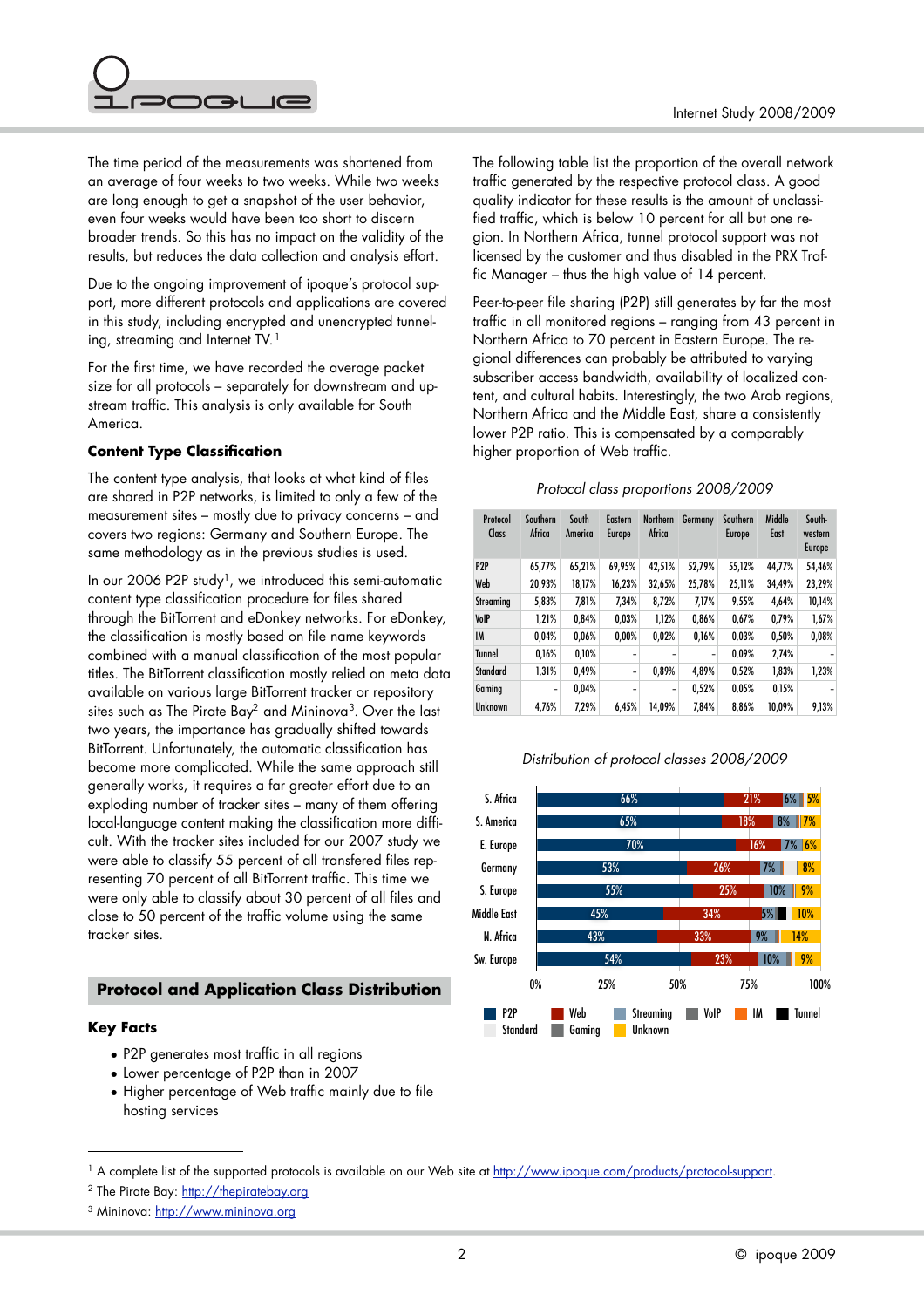

# **Trends and Regional Differences**

The proportion of P2P has decreased in all regions. It is important to note, though, that this does not mean there is less P2P traffic than one year ago, but only that P2P has grown slower than other traffic. Unfortunately, most of the measurement points participating in this study changed compared to 2006 and 2007 making a comparison with previous results only possible for Germany and the Middle East.

*Protocol class proportions 2008/2009 versus 2007*

| Protocol        |               | Eastern Europe | Germany       |        | Middle East   |        |               | Southwestern<br>Europe |
|-----------------|---------------|----------------|---------------|--------|---------------|--------|---------------|------------------------|
| Class           | 2008/<br>2009 | 2007           | 2008/<br>2009 | 2007   | 2008/<br>2009 | 2007   | 2008/<br>2009 | 2007                   |
| P <sub>2P</sub> | 69,95%        | 83,46%         | 52.79%        | 69,25% | 44.77%        | 48.97% | 54.46%        | 63,94%                 |
| Web             | 16,23%        | ä,             | 25,78%        | 14,34% | 34,49%        | 34,71% | 23.29%        | L,                     |
| Streaming       | $7.34\%$ -    |                | 7.17%         | 7,75%  | 4,64%         | 0.07%  | 10,14%        | ä,                     |
| VoIP            | $0.029%$ -    |                | 0,86%         | 0.92%  | 0.79%         | 0,57%  | 1,67%         | ä,                     |
| IM              | 0.002%        | ٠              | 0.16%         | 0,32%  | 0,50%         | 0,24%  | 0.08%         | ä,                     |

In Germany, Web traffic experienced the fastest and most significant growth in absolute terms – from 14 to 26 percent – mainly due to file hosting sites – also known as direct download links (DDL) such as RapidShare and Megaupload – but also due to the increasing media-richness of Web pages. This, however, does not include streaming video, which has slightly decreased in proportion.

*Protocol type proportion changes relative to 2007*



The Middle East maintained its comparably high level of Web traffic of 35 percent. Media streaming has jumped from virtually non-existent to nearly 5 percent. Most likely this can be attributed to higher access speeds which have made this application possible only during the last year. The same is true, to a lesser degree, about VoIP (plus 40 percent) and IM, which doubled. In Germany, the proportion of these two applications has decreased, which could be caused by stagnating user numbers keeping traffic levels constant.

# **Most Popular Protocols**

#### **Key Facts**

- BitTorrent is number one
- HTTP second in most regions
- At least two P2P protocols among top-5 in each region

In all regions apart from South America, BitTorrent is the dominating protocol followed by HTTP. In South America, Ares, another P2P protocol, leads the pack before BitTorrent and eDonkey. Between two and four P2P protocols make it into the top-five list. The varying popularity of the different P2P protocols can often be explained by local content. See the section on P2P for more details.

> *Southern Africa has an unusually high amount of the iMesh*



*South America* 

*is the only region where the Ares P2P protocol produces most traffic*

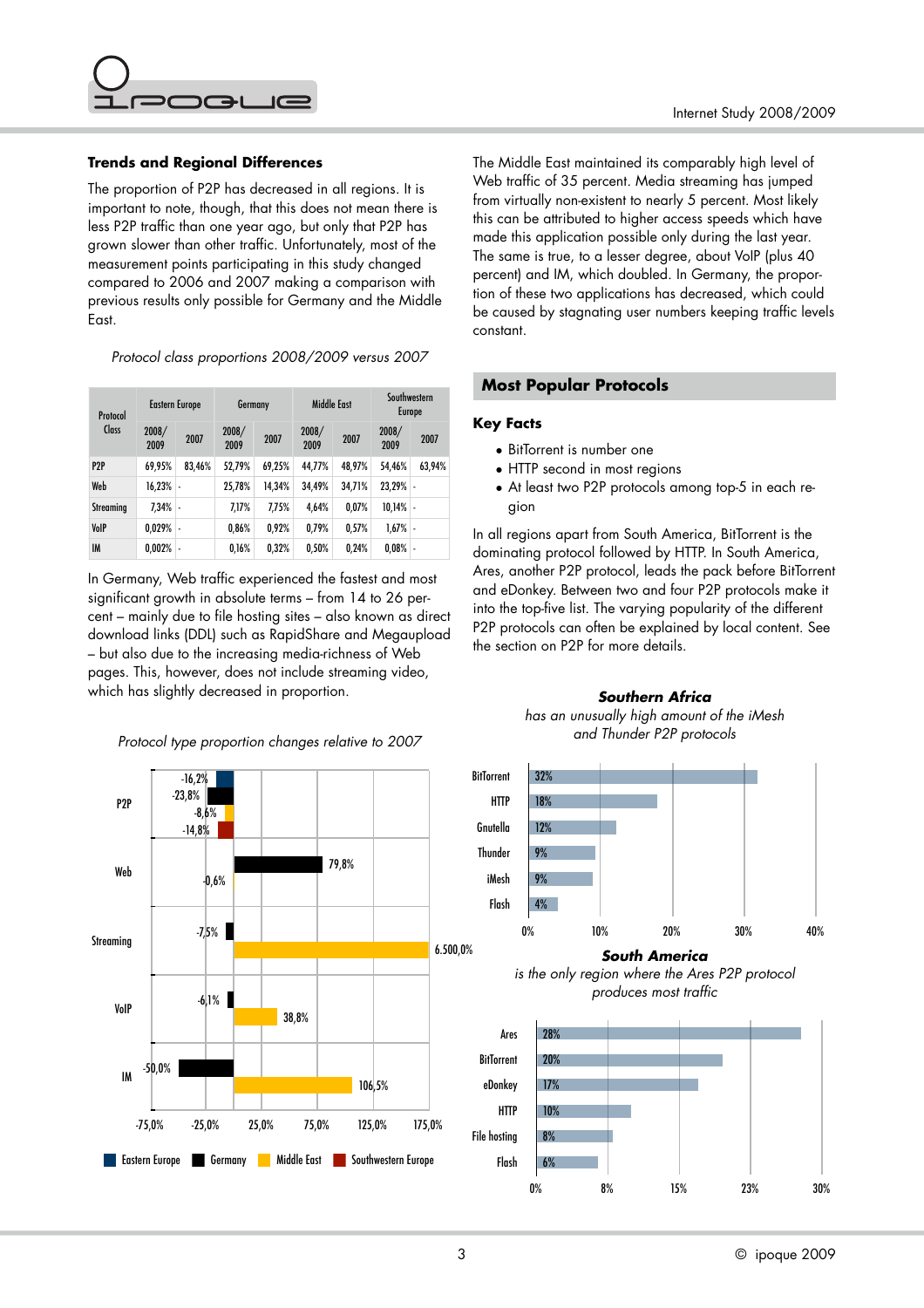











# **User Number Statistics**

# **Key Facts**

- HTTP used by over 90% of all network nodes
- Very high number of P2P users in South America
- Strong concentration on a few applications among university users

The collection of user number statistics needs to be explicitly turned on in the PRX Traffic Manager. Many network operators do not enable this feature for privacy reasons, or they do not make these data available to anyone outside their organization. For this reasons, this study only includes user number statistics for South America and a German university. Unsurprisingly, the results show a tremendous difference in user behavior between the university users and the South American ISP subscribers.

The following table lists the proportion of unique network users per protocol. Users are identified by their IP address and thus not only include client programs operated by a human being, but also application servers. Dynamic IP addresses are automatically mapped to a fixed user identifier so that a network node is only counted once even it uses dynamic IP addresses.

In both regions, HTTP is the most-used protocol. The higher number in South America can be explained by a lower relative number of server machines run by the mostly resi-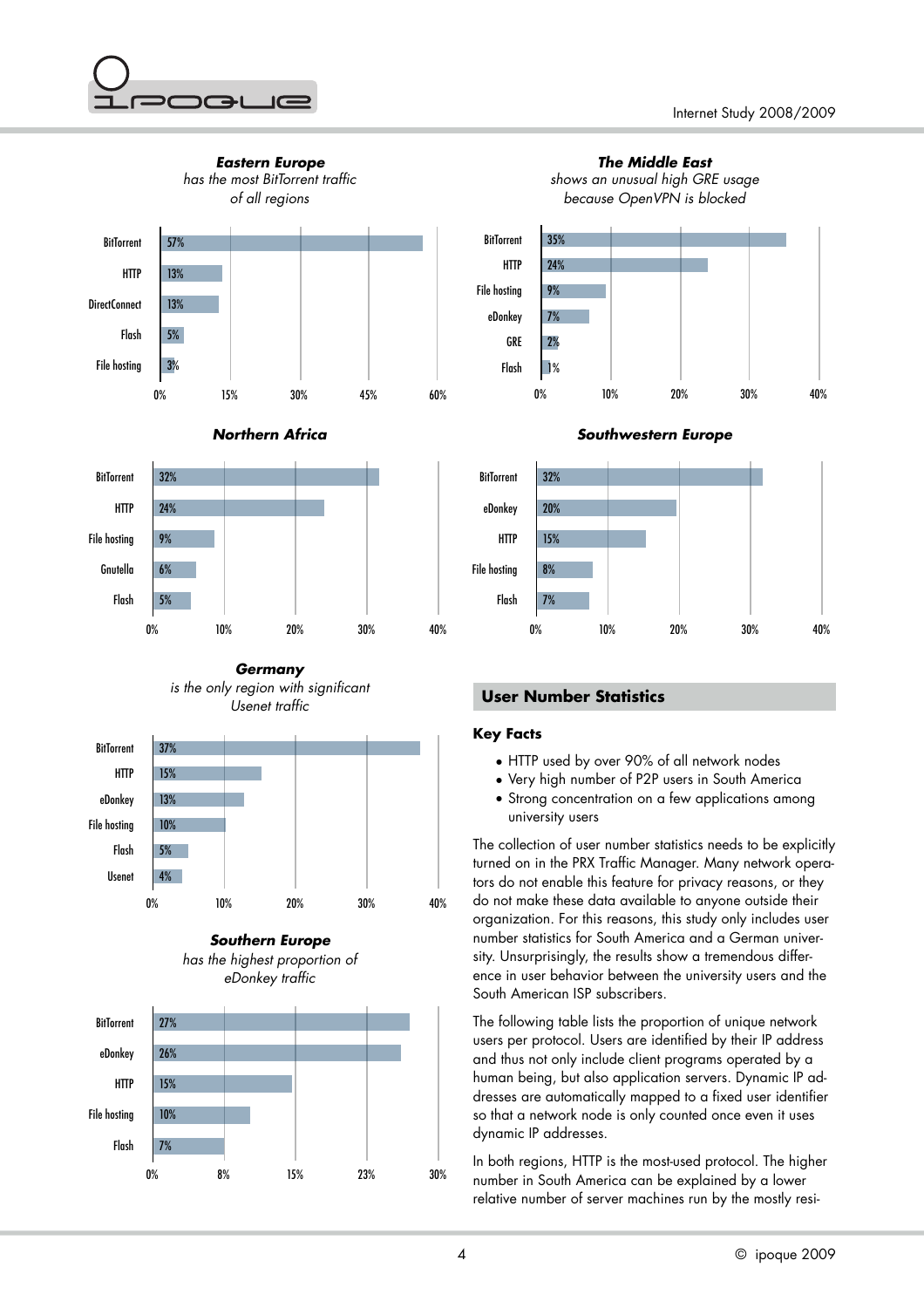

dential ISP subscribers compared to the university. At the university, only three protocols are used by more than 10 percent of the network nodes – HTTP, Skype and BitTorrent – while at the commercial ISP, 27 protocols get beyond this threshold. Overall, the variety of applications is considerably higher for the IPS users where we have detected 78 different protocols versus 50 at the university.

It is striking how popular P2P file sharing is in South America. While we recorded only about 20 percent P2P users in our previous study, a number supported by other studies as well, it is much higher at the South American ISP. There are four P2P protocols used by more than 10 percent of the subscribers – Ares, BitTorrent, eDonkey and Gnutella. The worldwide most popular protocols BitTorrent and eDonkey are both used by nearly 40 percent. Ares has an unusually high popularity in this region with a 64 percent user base. One possible reason could be the availability of Spanish and Portuguese language content, but this is no sufficient explanation because there is no similar Ares user base in Southwestern Europe.

# *Relative user numbers per protocol for South America and one German university*

| #            | South America       |              | Germany, University |              | #  | South America    |              | Germany, University |              |
|--------------|---------------------|--------------|---------------------|--------------|----|------------------|--------------|---------------------|--------------|
|              | Protocol            | <b>Users</b> | Protocol            | <b>Users</b> |    | Protocol         | <b>Users</b> | Protocol            | <b>Users</b> |
| 1            | <b>HTTP</b>         | 96,66%       | <b>HTTP</b>         | 91.08%       | 40 | Joost            |              | 0.92% Soulseek      | 0,04%        |
| $\mathbf 2$  | <b>ICMP</b>         | 91,01%       | Skype               | 26,77%       | 41 | Pando            |              | 0,87% TVAnts        | 0,04%        |
| 3            | Flash               | 88,47%       | <b>BitTorrent</b>   | 14,13%       | 42 | iMesh            | 0,75% H323   |                     | 0,02%        |
| 4            | <b>MPEG</b>         | 80,45%       | <b>MSN</b>          | 9,71%        | 43 | DHCP             | 0,64% SMTP   |                     | 0,02%        |
| 5            | <b>Wndws Media</b>  | 79,00%       | Thunder             | 7,59%        | 44 | QQLive           |              | 0,63% HamachiVPN    | 0,01%        |
| 6            | NTP                 | 70,74%       | DNS                 | 7,55%        | 45 | SopCast          | 0,50% IMAP   |                     | 0,01%        |
| 7            | <b>File hosting</b> | 65,62%       | Flash               | 5,14%        | 46 | <b>TVAnts</b>    | 0,47% POP    |                     | 0.01%        |
| 8            | Ares                | 63,61%       | eDonkey             | 4,92%        | 47 | Steam            |              | 0,42% SopCast       | 0,01%        |
| 9            | DNS                 | 47,51%       | <b>ICMP</b>         | 4,09%        | 48 | <b>Usenet</b>    |              | 0,42% TVUPlayer     | 0,01%        |
| 10           | <b>RTSP</b>         | 42,31%       | Oscar               | 3,83%        | 49 | <b>RDP</b>       |              | 0,40% Usenet        | 0,01%        |
| $\mathbf{I}$ | <b>FTP</b>          | 41,90%       | SSL                 | 2,80%        | 50 | <b>TVUPlayer</b> | 0,37% iMesh  |                     | 0,01%        |
| 12           | <b>BitTorrent</b>   | 38,76%       | <b>File hosting</b> | 1,76%        | 51 | DirectConnect    | 0,27%        |                     |              |
| 13           | eDonkey             | 36,93%       | QQ                  | 1,63%        | 52 | PPStream         | 0,15%        |                     |              |
| 14           | QuickTime           | 32,20%       | Yahoo               | 1,47%        | 53 | QQ               | 0,14%        |                     |              |
| 15           | <b>MMS</b>          | 27,58%       | Gnutella            | 0,93%        | 54 | Freenet          | 0,13%        |                     |              |
| 16           | Skype               | 22,92%       | IRC                 | 0,63%        | 55 | KaZaa            | 0,11%        |                     |              |
| 17           | <b>MSN</b>          | 21,34%       | <b>PPStream</b>     | 0.61%        | 56 | Telnet           | 0,07%        |                     |              |
| 18           | SIP                 | 20,87%       | <b>MPEG</b>         | 0,52%        | 57 | <b>UUSee</b>     | 0,07%        |                     |              |
| 19           | <b>SMTP</b>         | 20,40%       | <b>RTSP</b>         | 0,48%        | 58 | H323             | 0,07%        |                     |              |
| 20           | Yahoo               | 18,64%       | SIP                 | 0,44%        | 59 | <b>NFS</b>       | 0,05%        |                     |              |
| 21           | P <sub>OP</sub>     | 16,21%       | <b>XMPP</b>         | 0,37%        | 60 | Wrld o. Warc.    | 0,05%        |                     |              |
| 22           | SSL                 | 12,05%       | Zattoo              | 0,37%        | 61 | SSDP             | 0,04%        |                     |              |
| 23           | <b>RTP</b>          | 11,83%       | <b>Wndws Media</b>  | 0,34%        | 62 | IAX              | 0,03%        |                     |              |
| 24           | <b>IRC</b>          | 11,74%       | GRE                 | 0,33%        | 63 | GRE              | 0,02%        |                     |              |
| 25           | AVI                 | 11,50%       | Ares                | 0,32%        | 64 | <b>SSH</b>       | 0,02%        |                     |              |
| 26           | Gnutella            | 11,46%       | DirectConnect       | 0,31%        | 65 | Winny            | 0,02%        |                     |              |
| 27           | Realmedia           | 11,35%       | <b>MMS</b>          | 0,31%        | 66 | Feidian          | 0,02%        |                     |              |
| 28           | <b>XMPP</b>         | 9,52%        | <b>FTP</b>          | 0,29%        | 67 | Halflife2        | 0.01%        |                     |              |
| 29           | <b>PPLive</b>       | 6,83%        | <b>OpenVPN</b>      | 0,28%        | 68 | Zattoo           | 0.01%        |                     |              |
| 30           | <b>Manolito</b>     | 6,21%        | QQLive              | 0,22%        | 69 | Slingbox         | 0,01%        |                     |              |
| 31           | <b>OpenVPN</b>      | 5,04%        | AVI                 | 0,18%        | 70 | Tor              | 0,01%        |                     |              |
| 32           | <b>ORB</b>          | 4,09%        | <b>RTP</b>          | 0,18%        | 71 | <b>IGMP</b>      | 0,01%        |                     |              |
| 33           | <b>Thunder</b>      | 2,38%        | <b>NTP</b>          | 0,16%        | 72 | Citrix           | 0,01%        |                     |              |
| 34           | Oscar               | 1,76%        | QuickTime           | 0,12%        | 73 | Filetopia        | 0.01%        |                     |              |
| 35           | <b>IPsec</b>        | 1,65%        | <b>SSH</b>          | 0,09%        | 74 | EGP              | 0.01%        |                     |              |
| 36           | <b>VNC</b>          | 1,25%        | <b>IPsec</b>        | 0,05%        | 75 | WinMX            | 0,01%        |                     |              |
| 37           | OGG                 | 1,19%        | Realmedia           | 0,05%        | 76 | Gadu-Gadu        | 0.00%        |                     |              |
| 38           | Soulseek            | 1,03%        | Gadu-Gadu           | 0,04%        | 77 | <b>OSPF</b>      | 0.00%        |                     |              |
| 39           | IMAP                | $1,01\%$     | <b>PPLive</b>       | 0,04%        | 78 | Xbox             | 0,00%        |                     |              |

Another noteworthy observation for South America is the high number of hosts that send DNS messages. Depending on where PRX Traffic Manager is installed in the network, it should see either close to 100 percent of hosts using DNS (if the DNS server is on the external side of the system) or close to zero percent (the more common case where hosts and DNS server reside both on the internal side). This is what we observe at the university network, where PRX has seen DNS messages for 7.55 percent of all hosts – which apparently use an external DNS server. At the ISP, PRX sees DNS traffic for nearly half of all hosts. Most likely, the ISP operates several load-balancing DNS servers on both sides of PRX Traffic Manager.

# **P2P Protocols**

#### **Key Facts**

- Lower proportion of P2P across all regions
- BitTorrent by far the most popular P2P protocol
- eDonkey still second, but much lower than last year
- Significant amount of Gnutella, iMesh, Thunder and DirectConnect traffic in some regions

*Relative P2P traffic volume*



# The overall proportion of P2P traffic has declined throughout all monitored regions. As noted before, this does not constitute a decline in the absolute amount of P2P traffic – other protocols have simply experienced a greater increase.

The most significant decrease was observed in Germany where the P2P share has dropped by 24 percent. This can have several reasons. Some ISPs have reportedly started to throttle or de-prioritize P2P traffic. This does not only affect the subscribers of the bandwidth-managing ISP, but all other peers trying to download from those throttled peers, thus reducing the overall download capacity in the P2P network.

In addition, German file sharers have a significant risk of being prosecuted if they share copyright-protected material. Current copyright infringement investigations mainly target the BitTorrent and eDonkey networks due to there overwhelming popularity in Germany. At the same time, commercial download services such as iTunes offer a legal alternative with growing repositories of high-quality content. Some file sharers have also turned to other, free and unregulated, alternatives, mainly file hosting services (e.g.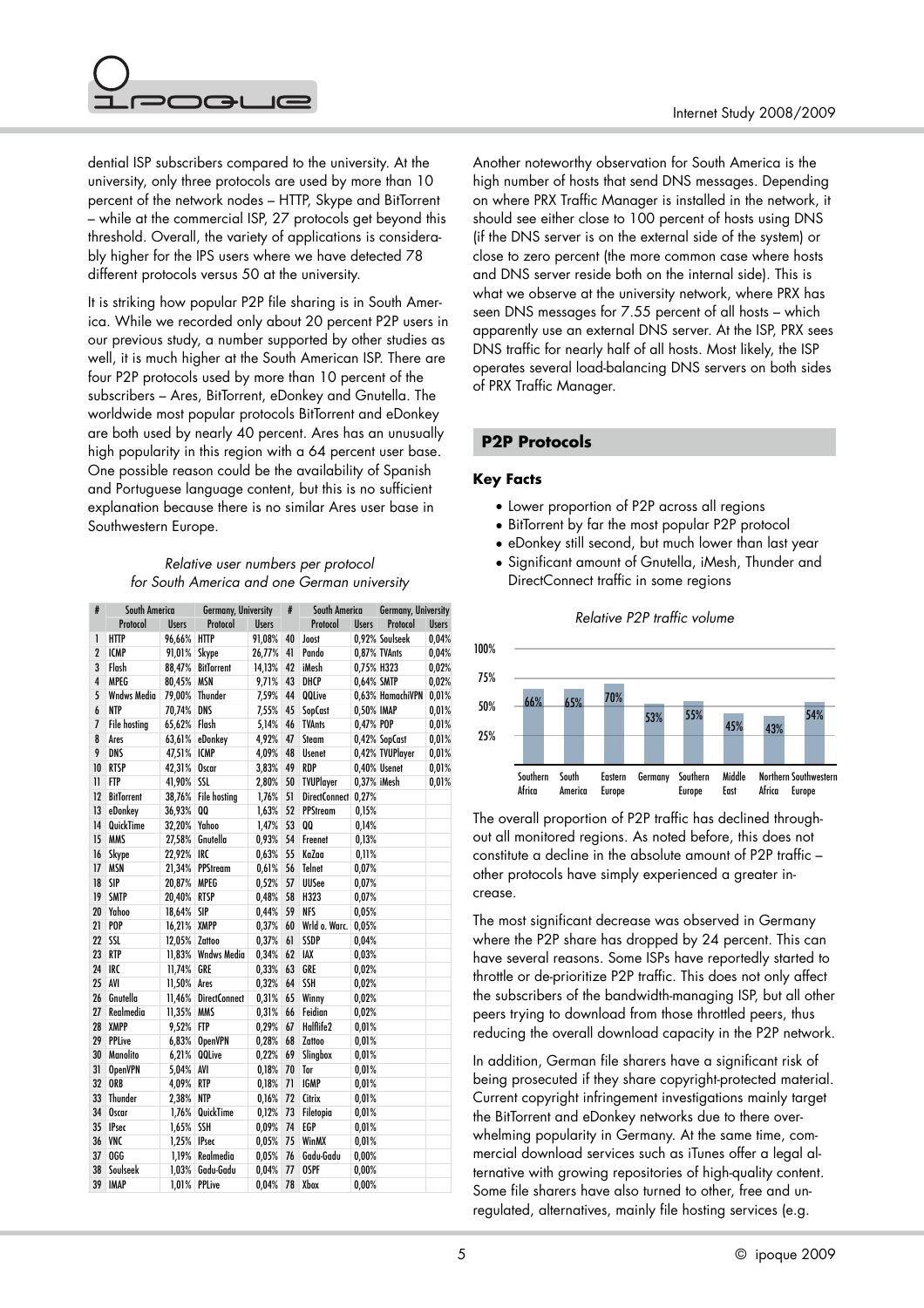

RapidShare, Megaupload) and the Usenet (often using commercial services such as UseNeXT). A reliable substitution analysis (i.e. who is moving away from a service to one or several new ones, and for what reasons) would only be possible with a representative poll and is beyond the scope of this study.

## *Most popular P2P protocols*

| Protocol             | Southern<br>Africa | South<br>America | <b>Eastern</b><br><b>Europe</b> | <b>Northern</b><br>Africa | Germany  | Southern<br><b>Europe</b> | Middle<br>East | South-<br>western<br><b>Europe</b> |
|----------------------|--------------------|------------------|---------------------------------|---------------------------|----------|---------------------------|----------------|------------------------------------|
| All P <sub>2P</sub>  | 65.77%             | 65,21%           | 69,95%                          | 42,51%                    | 52,79%   | 55,12%                    | 44,77%         | 54,46%                             |
| Ares                 | 0.29%              | 42,63%           | 0.00%                           | 2.24%                     | 0.84%    | 0.16%                     | 0.11%          | 1,80%                              |
| <b>BitTorrent</b>    | 48,34%             | 30,02%           | 80,83%                          | 74,51%                    | 70.77%   | 48.94%                    | 78,85%         | 58,20%                             |
| <b>DirectConnect</b> | 0.01%              | 0.00%            | 17,87%                          | 0.08%                     | 0,85%    | 0.00%                     | 0,12%          | 0.30%                              |
| eDonkey              | 2,48%              | 25,99%           | 1,16%                           | 7,70%                     | 24,22%   | 47,17%                    | 15,37%         | 35,99%                             |
| Gnutella             | 18,60%             | 0.36%            | 0.14%                           | 14.21%                    | 1.75%    | 1.66%                     | 5.00%          | 2,75%                              |
| iMesh                | 13.60%             | 0.02%            | 0.00%                           | 0.47%                     | $0,00\%$ | 0,03%                     | 0.00%          | 0.14%                              |
| <b>Thunder</b>       | 14.04%             | 0.80%            | $0.00\%$                        | 0,69%                     | 0,77%    | 1.64%                     | 0,52%          | 0.62%                              |
| <b>Other</b>         | 2.64%              | 0.19%            | 0.00%                           | 0.10%                     | 0.68%    | 0.41%                     | 0,03%          | 0.21%                              |



Just as in previous years, BitTorrent is the dominating P2P protocol in all regions but South America. This is most likely a result of the higher performance – important for large file exchanges such as DVD images – and better content quality of BitTorrent compared to other P2P networks. Fakes are more often found in eDonkey, where they were used by the content industry as a countermeasure against illegal down-loads of copyrighted material<sup>[1](#page-5-0)</sup>, than in BitTorrent. Quite frequently, fakes are also distributed by P2P users themselves – for no obvious reasons. eDonkey has maintained its second place in five out of the eight regions, but with a significantly decreased proportion of all P2P.

Another possible reason for the increase of BitTorrent and the decrease of eDonkey could be that copyright investigators are more active in the eDonkey network because investigations are technically slightly easier than in BitTorrent. This may not only drive eDonkey users to BitTorrent, but

also to alternative file sharing systems, mainly Web-based file hosting sites and the Usenet.

# **Trends and Regional Differences**

BitTorrent has the biggest share in Eastern Europe and the Middle East with about 80 percent. It has its lowest popularity in South America with only 30 percent. In all other regions, at least half of all P2P traffic is BitTorrent. Four regions significantly deviate from the usual BitTorrent/ eDonkey dominance. Northern Africa has only 8 percent eDonkey, but over 14 percent Gnutella traffic. In Eastern Europe, it is DirectConnect with 18 percent, that replaces eDonkey. South America has an unusually high share of Ares traffic of 43 percent. In all other regions, Ares is less than 2 percent of all P2P. In Southern Africa, we have observed a nearly equal share of around 15 percent for Gnutella, iMesh and Thunder. Thunder is a Chinese P2P network that is apparently used by Chinese immigrants living in South America.

# *Changes in P2P proportion 2007 to 2008 Germany*

| Protocol          | 2008   | 2007   | Change     |
|-------------------|--------|--------|------------|
| <b>Other</b>      | 3,77%  | 0.99%  | 280,54%    |
| <b>BitTorrent</b> | 70.77% | 66,70% | 6,11%      |
| eDonkey           | 24,22% | 28,59% | $-15,27%$  |
| Gnutella          | 1.75%  | 3.72%  | $-53,06\%$ |

# *Changes in P2P proportion 2007 to 2008 Southwestern Europe*

| Protocol          | 2008   | 2007   | Change    |
|-------------------|--------|--------|-----------|
| <b>Other</b>      | 3.07%  | 0.63%  | 386,85%   |
| <b>BitTorrent</b> | 58,20% | 40,09% | 45,17%    |
| Gnutella          | 2.75%  | 2,23%  | 23,21%    |
| eDonkey           | 35,99% | 57,05% | $-36,92%$ |

# *Changes in P2P proportion 2007 to 2008 Eastern Europe*

| Protocol              | 2008   | 2007   | Change     |
|-----------------------|--------|--------|------------|
| <b>Other</b>          | 1.30%  | 5.57%  | $-76,62\%$ |
| <b>BitTorrent</b>     | 80.83% | 65.71% | 23.01%     |
| <b>Direct Connect</b> | 17,87% | 28,72% | $-37.78%$  |

# *Changes in P2P proportion 2007 to 2008 the Middle East*

| Protocol          | 2008   | 2007   | Change     |
|-------------------|--------|--------|------------|
| <b>Other</b>      | 0,78%  | 2.36%  | $-67,10\%$ |
| <b>BitTorrent</b> | 78,85% | 56,21% | 40,28%     |
| eDonkey           | 15.37% | 38.51% | $-60.09\%$ |
| Gnutella          | 5,00%  | 3,10%  | 61,41%     |

<span id="page-5-0"></span><sup>&</sup>lt;sup>1</sup> See ipoque's white paper "Copyright Protection in the Internet" for a detailed comparison of countermeasures against the sharing of copyright-protected material in P2P networks available at [http://www.ipoque.com/resources/white](http://www.ipoque.com/resources/white-papers)-papers.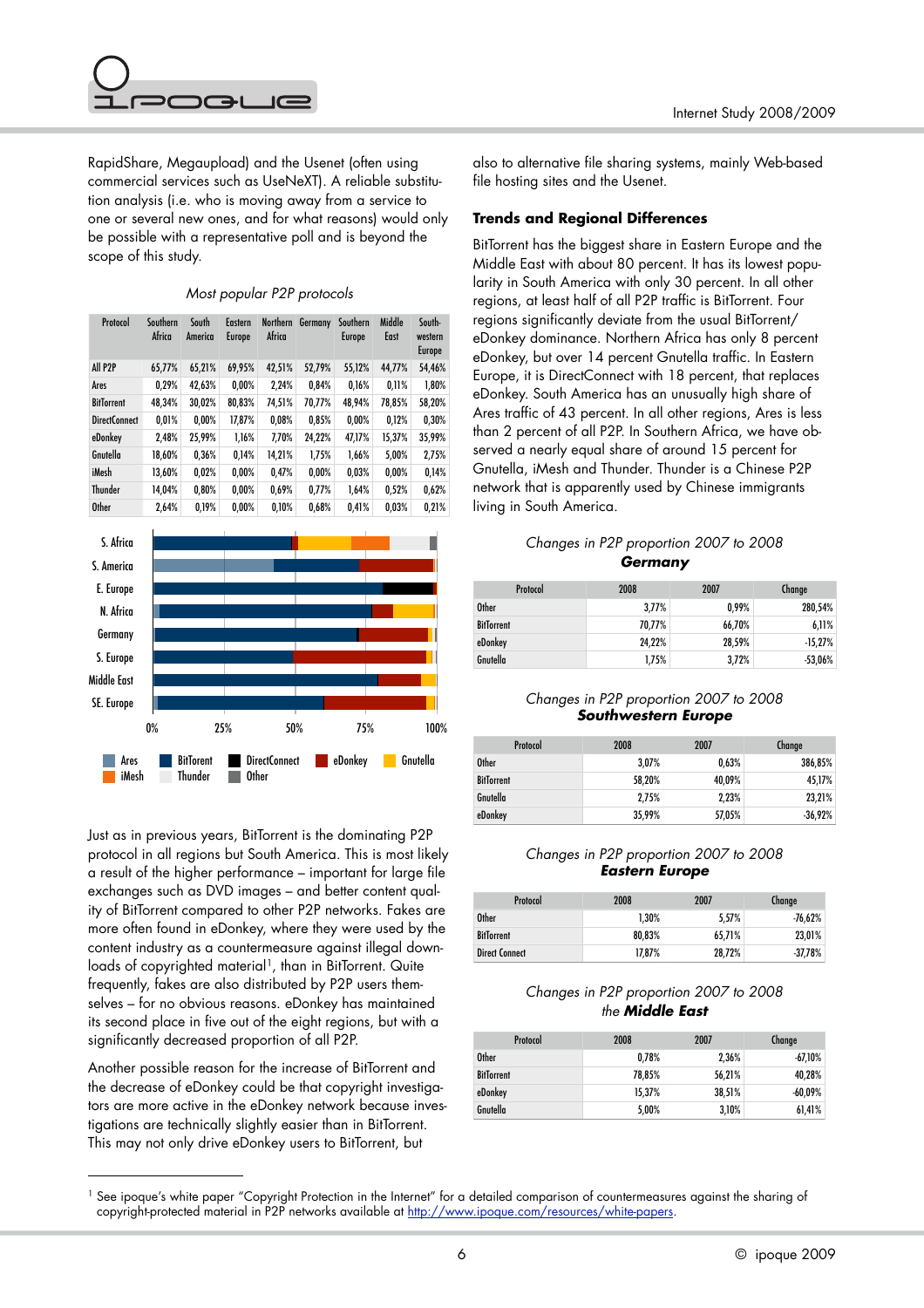

## **Encryption and Obfuscation in P2P Networks**

Many modern P2P clients offer various forms of obfuscation and encryption. The common claim that this is meant to improve the privacy of P2P users is plain dishonest. Even if encryption is enabled, files are still shared with the general public, so for everybody to download and store unencrypted. This is also why encryption does not provide any protection against copyright investigations in P2P networks, where investigators use normal P2P clients to participate in the network and download files from potential infringers. The only sensible reason for encryption is the attempt to circumvent bandwidth limitations imposed for P2P transfers by the ISP. However, with modern traffic management systems, which are able to reliably detect obfuscated and encrypted P2P traffic, this measure is totally ineffective.

#### *Proportion of encrypted and unencrypted BitTorrent and eDonkey traffic in Germany and Southern Europe*

| <b>Region</b>   | <b>BitTorrent</b><br>encrypted<br>unencrypted |        | eDonkey   |             |
|-----------------|-----------------------------------------------|--------|-----------|-------------|
|                 |                                               |        | encrypted | unencrypted |
| Germany         | 22.81%                                        | 77.19% | 16.08%    | 83.92%      |
| Southern Europe | 26,21%                                        | 73,79% | 7,03%     | 92,97%      |

Comparative numbers are only available for Germany, where the relative amount of encrypted P2P traffic remains nearly constant for eDonkey (15 percent in 2007, 16 percent in 2008) and has slightly increased for BitTorrent (18 percent in 2007, 23 percent in 2008). In Southern Europe, the disparity in encryption usage between these two most popular networks is even greater.

To understand the higher encryption prevalence for BitTorrent, it is worth looking at the client development over the last years. eMule, the most popular eDonkey client, has only seen one release and one update since May 2007. Development is driven by volunteers, and eMule has only two developers, aMule ten. For Vuze, formerly known as Azureus, the most popular BitTorrent client, there were one major release, one minor release and twelve updates during the same period. Vuze, like some other BitTorrent clients, is a commercial venture offering users the possibility to publish and monetize their original content.

# **P2P Content Type Analysis**

#### **Key Facts**

- Video is most popular content by volume and by number of files
- Software is second in BitTorrent with about one third of the volume
- Audio files are second in eDonkey
- Less video, particularly porn, and more software downloads with BitTorrent compared to 2007

As in 2006 and 2007, we have gathered lists of all files downloaded with eDonkey and BitTorrent in Germany and

Southern Europe. The German data set was gathered at a large university, the other at an ISPs.

The popularity of video downloads is consistent with last year's results. Between 58 percent (BitTorrent, Germany) and 86 percent (eDonkey, Southern Europe) of all P2P traffic, and between 44 percent (eDonkey, Germany) and 77 percent (BitTorrent, Southern Europe) of all transferred files are videos. Drilling down to subcategories, movies are most popular ranging from 16 (BitTorrent, Germany) to 62 (Bit-Torrent, Southern Europe) percent by volume and 6 (eDonkey, Germany) and 67 (BitTorrent, Southern Europe) percent by number of files.

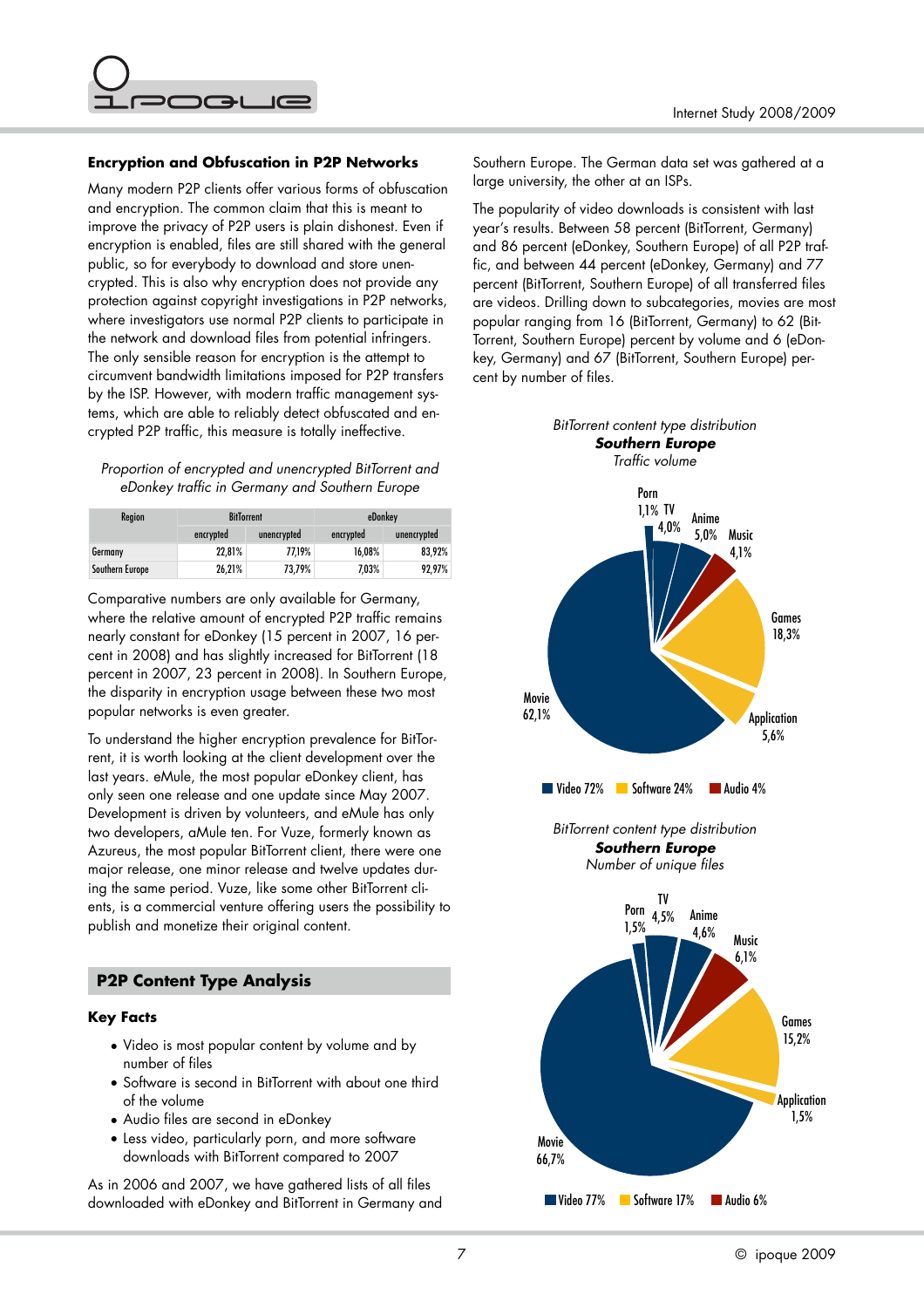



The ratio between volume and number of files for video content is close to one for BitTorrent and about 1.5 for eDonkey. This does not mean that eDonkey video files are on average larger than BitTorrent ones (in fact, BitTorrent files tend to be larger), but that fewer unique files are downloaded more often via BitTorrent. This is due to the higher administrative overhead involved in sharing a file through BitTorrent.

For the 'movies' subcategory, the BitTorrent ratio is again close to one, while for eDonkey it is even greater, with 2 in Southern Europe and 4.5 at the German university, again hinting at larger or higher-quality files.

The second-most popular category for BitTorrent is software ranging from 24 (Southern Europe) to 41 (Germany) percent traffic volume and 17 (Southern Africa) to 38 (Germany) percent of all files. The by far most popular subcategory is games. For eDonkey, software is below about 10 percent of the traffic volume.

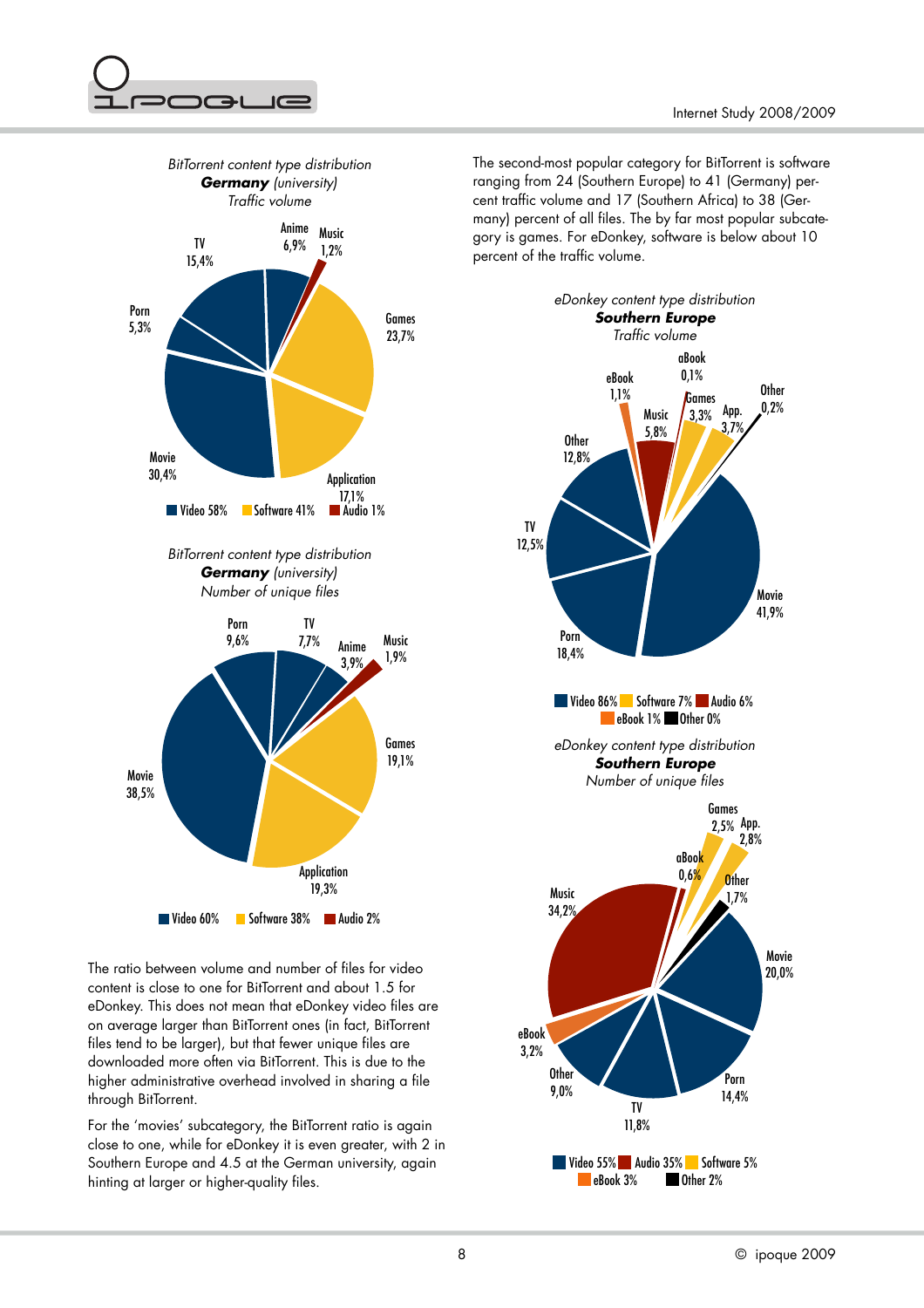





The second most popular category for eDonkey is audio. It is 6 percent in Southern Europe and 19 percent in Germany by volume, and 35 and 39 percent, respectively, by number of files. This ratio is caused by the small file size for audio content.

# **Trends**

A comparison to 2007 is only possible for Germany. For BitTorrent, the amount of video content has declined from 79 to 58 percent, while software downloads have increased from 11 to 41 percent. Of all video downloads, the subcategory 'porn' has disproportionally decreased both in volume and in the number of unique files. Most likely this trend will continue with the growing popularity of Web streaming portals offering similar content without the need to download large files first before watching them. Interestingly, audio downloads dropped from 9 percent volume and 22 percent of all files to a mere 1 respectively 2 percent. eDonkey has seen now similarly pronounced changes.

# **Voice over IP and Skype**

# **Key Facts**

- SIP generates over 50% of all VoIP traffic in most regions
- Skype is number one in Eastern Europe and the Middle East
- SIP/RTP initiated by IM applications very popular with about 20-30% of VoIP everywhere but in the Middle East
- Virtually no IAX/IAX2 traffic anywhere

Internet telephony – or Voice over IP (VoIP) – has seen considerable movement in the past year. In our last study, Skype was by far the most popular application due to its unique combination of functionality and ease of use. It offers voice and video calls, instant messaging and file transfer, and is notorious for its ability to pass through corporate firewalls, network address translation (NAT) gateways and Web proxies. Particularly these capabilities have caused some headaches for IT management staff responsible for network security.

Now, other applications, such as the Microsoft and Yahoo Messengers, that have previously been used only for instant messaging (IM), come with VoIP functionality as well. Different from Skype, these applications use the standardsbased SIP protocol or slightly modified versions thereof for establishing RTP voice calls.

While there had been many SIP/RTP VoIP clients and operators offering computer-to-computer and computer-tophone calls (e.g. Vonage, Sipgate) before, they all lacked Skype's zero configuration properties. This has changed with these new, VoIP-enhanced IM applications that allow to place a phone call at least to all IM contacts, but quite often – through cooperations with phone companies – also to ordinary phones without any additional configuration. This clearly shows in this year's VoIP statistics.

We have added a new category 'IM-VoIP' covering the RTP voice and SIP call set-up traffic triggered by these IM appli-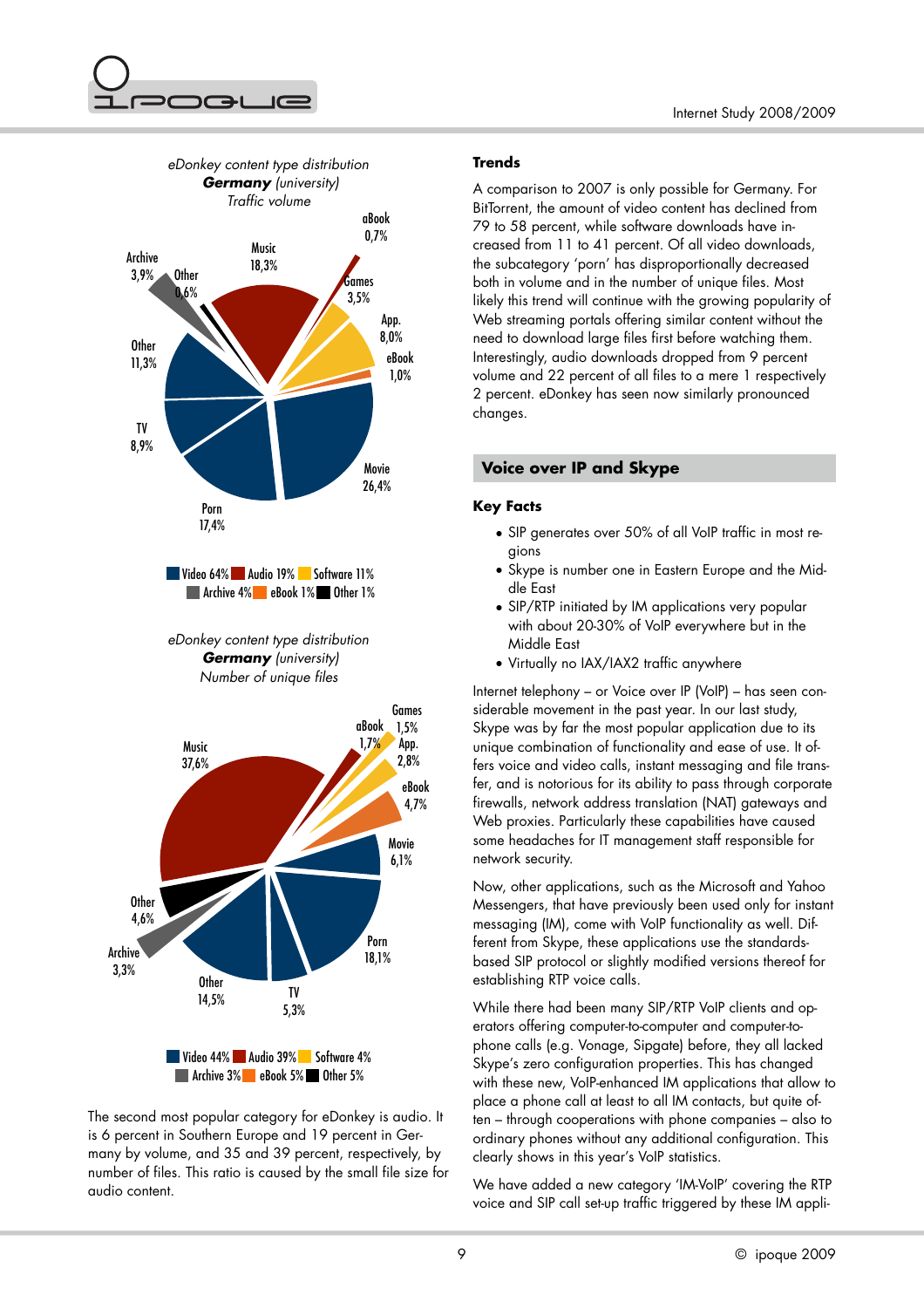

cations. This category was not supported in last year's study, so we need to compare the sum of SIP and IM-VoIP against last year's SIP numbers. Comparative values are available for Germany and the Middle East. In Germany, there was less than 2 percent SIP traffic in 2007, compared to over 70 percent in 2008. VoIP numbers in the Middle East have remained fairly constant with a negligible decline from 14 to 13 percent.

Skype is the most popular VoIP protocol in Eastern Europe and the Middle East with bandwidth shares larger than 80 percent. Skype appears to be particularly popular in places with lower Internet access speed due to its dynamic audio codec that adapts to varying bandwidth availability.

Unchanged since 2007, the IP PBX interchange protocols IAX and IAX2, included in 'Other' in the table below, have no practical significance. H.323 only shows up in Northern Africa with 1 percent and in the Middle East with 6 percent.

#### *Traffic distribution of Internet telephony protocols[1](#page-9-0)*

| Protocol       | Southern<br>Africa | South<br>America | <b>Eastern</b><br>Europe | <b>Northern</b><br>Africa | Germany | Southern<br>Europe | Middle<br>East | South-<br>western<br><b>Europe</b> |
|----------------|--------------------|------------------|--------------------------|---------------------------|---------|--------------------|----------------|------------------------------------|
| All VoIP       | 1.21%              | 0.84%            | 0.03%                    | 1.12%                     | 0.86%   | 0.67%              | 0.79%          | 1,67%                              |
| H.323          | 0.03%              | $0.00\%$         | 0.00%                    | 1.19%                     | 0.09%   | 0,23%              | 6,20%          | 0,12%                              |
| SIP+RTP        | 40.45%             | 49.55%           | 12.02%                   | 31,54%                    | 39.97%  | 38.11%             | 6.39%          | 44.40%                             |
| Skype          | 42.35%             | 20.51%           | 87.98%                   | 48.84%                    | 29.33%  | 32.08%             | 80.97%         | 32,23%                             |
| <b>IM-VoIP</b> | 17.16%             | 29.94%           | $\overline{\phantom{a}}$ | 18.40%                    | 30.60%  | 29.58%             | 6.42%          | 23,24%                             |
| <b>Other</b>   | 0.01%              | 0.00%            | 0.00%                    | 0.03%                     | 0.01%   | 0.00%              | 0.01%          | 0.00%                              |



#### **Instant Messaging**

#### **Key Facts**

- No single most popular protocol
- Higher local popularity variance as for other protocols
- High per-user volume for IRC due to file exchange

Each of the six major instant messaging (IM) protocols show a significant popularity (more than 20 percent of all IM traffic) in at least one region. There is no clear leader

across all regions as for instance for P2P. Even an exotic messaging service like the Chinese QQ generates 44 percent of all IM in Southern Africa, most likely due to a large Chinese minority living and working there.

#### *Traffic distribution of instant messaging protocols*

| Protocol     | Southern<br>Africa | South<br>America | Eastern<br><b>Europe</b> | <b>Northern</b><br>Africa | Germany | Southern<br>Europe | Middle<br>East | South-<br>western<br><b>Europe</b> |
|--------------|--------------------|------------------|--------------------------|---------------------------|---------|--------------------|----------------|------------------------------------|
| All IM       | 0,04%              | 0.06%            | 0.00%                    | 0.02%                     | 0.16%   | 0,03%              | 0,50%          | 0,08%                              |
| IRC          | 1,50%              | 56,57%           | 18,32%                   | 11,16%                    | 15,36%  | 17,90%             | 0,04%          | 57,21%                             |
| 00           | 43,88%             | 0.27%            | 0,45%                    | 2,87%                     | 0,44%   | 0,60%              | 0,14%          | 1,44%                              |
| <b>XMPP</b>  | 2,53%              | 1,54%            | 16,63%                   | 20,29%                    | 8,64%   | 6,35%              | 25,31%         | 2,15%                              |
| <b>MSN</b>   | 26,84%             | 20.29%           | 19,65%                   | 34.87%                    | 3.61%   | 21.22%             | 0.24%          | 31,23%                             |
| <b>OSCAR</b> | 0.48%              | 2,78%            | 41,80%                   | 12,36%                    | 57,80%  | 6,30%              | 3,65%          | $1.09\%$                           |
| Yahoo        | 24.47%             | 18,56%           | 3,15%                    | 18,41%                    | 13,64%  | 47.62%             | 70,61%         | 6,85%                              |
| <b>Other</b> | 0.30%              | 0.00%            | 0.00%                    | 0.04%                     | 0.52%   | 0,00%              | 0.00%          | 0.01%                              |



Most IM clients offer the capability to exchange files. The actual use of these capabilities differs widely between the different IM clients and distorts the volume-based statistics. This distortion can be eliminated by looking at user numbers instead. Due to privacy reasons, user data for this analysis is only available from South America. The table below shows the percentage of subscribers using a certain IM service next to the generated data volume relative to all IM traffic. The last column shows the ratio of the two values.

Both the Microsoft (MSN) and Yahoo Messengers have a ratio of close to 1. OSCAR, that is used by AOL's instant messaging systems ICQ and AIM, is known to be used for file transfers and thus shows a slightly larger ratio of 1.58. For the XMPP protocol, also known as Jabber and used, for instance, by Google Talk, it is only 0.16, meaning that there is much less traffic per users. At the time of the measurement, file transfers with Google Talk and other XMPP clients were nearly impossible, which explains the low peruser data volume. IRC is often used for file sharing as an alternative to P2P. Unsurprisingly, IRC exhibits a much higher per-user traffic than all other IM protocols with a ratio close to 5.

<span id="page-9-0"></span><sup>&</sup>lt;sup>1</sup> The PRX Traffic Manager in Eastern Europe was running an outdated firmware version, thus this value is not available there.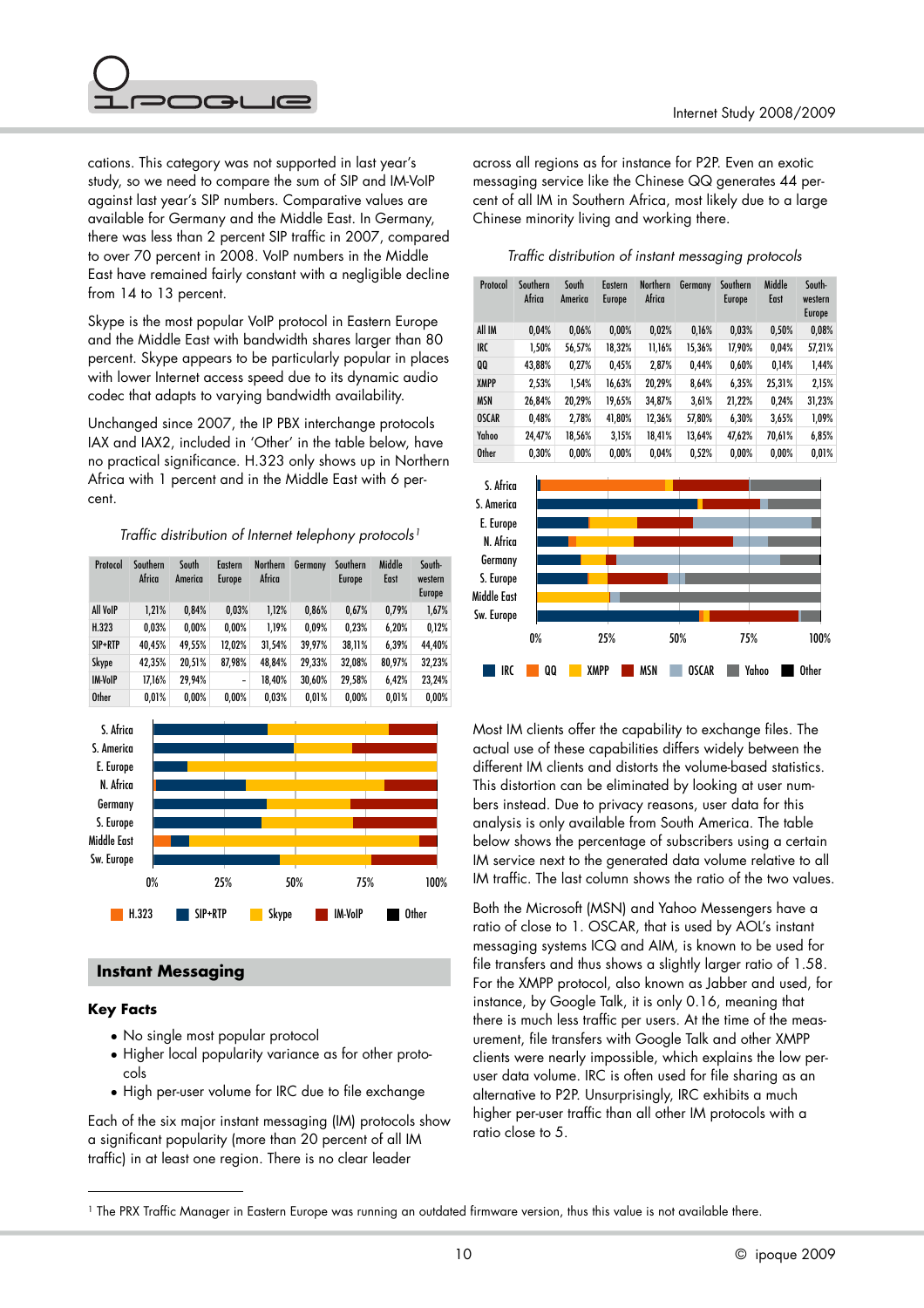

# *Relative IM traffic volume, user numbers and ratio of these two values*

| Protocol     | South America Volume | South America Users | Volume/User Number Ratio |
|--------------|----------------------|---------------------|--------------------------|
| IRC          | 56,57%               | 11,74%              | 4,82                     |
| <b>XMPP</b>  | 1.54%                | 9.52%               | 0,16                     |
| <b>MSN</b>   | 20,29%               | 21,34%              | 0,95                     |
| <b>Oscar</b> | 2.78%                | 1.76%               | 1,58                     |
| Yahoo        | 18,56%               | 18,64%              | 1,00                     |

# **Media Streaming**

#### **Key Facts**

- Flash comprises over 60% of all streaming
- Only MPEG and Windows Media Stream have significant share in all regions
- Streaming is taking over P2P users for video content

The growing popularity of audio and video streaming is undeniable. Adobe's Flash platform, that is used to embed multimedia content into Web pages, is the uncontested number one. It makes up between 60 and 83 percent of all streaming traffic in all but one regions. Video portals such as YouTube, currently ranked as the third most popular Web site by Alexa<sup>1</sup>, use Flash to distribute commercial and usergenerated video content. Only in the Middle East, Flash remains below 30 percent, most likely because access to some sites whose content is deemed inappropriate by governmental regulators is blocked by ISPs. This is probably the reason for the unusually high share of MPEG and Windows Media streaming data.

# *Traffic distribution of media streaming protocols*

| Protocol         | Southern<br>Africa | South<br>America | Eastern<br>Europe | <b>Northern</b><br>Africa | Germany | Southern<br>Europe | Middle<br>East | South-<br>western<br><b>Europe</b> |
|------------------|--------------------|------------------|-------------------|---------------------------|---------|--------------------|----------------|------------------------------------|
| All<br>streaming | 5,83%              | 7.81%            | 7.34%             | 8.72%                     | 7.17%   | 9.55%              | 4.64%          | 10,14%                             |
| AVI              | 0,52%              | 0.61%            | 0,00%             | 1,25%                     | 2,92%   | 0.61%              | 4,87%          | 2,53%                              |
| Flash            | 70,49%             | 82,95%           | 68,52%            | 60,77%                    | 68,43%  | 78,11%             | 27,56%         | 72,98%                             |
| <b>MMS</b>       | 0.90%              | 1.77%            | 0,00%             | 1,59%                     | 5,23%   | 4,65%              | 3,57%          | 5,22%                              |
| <b>MPEG</b>      | 10,06%             | 7,08%            | 7,23%             | 12,74%                    | 6,53%   | 5,65%              | 31,93%         | 5,53%                              |
| <b>PPStream</b>  | 0,50%              | 0,48%            | 0,91%             | 0,05%                     | 1,29%   | 3,96%              | 0.00%          | 1,06%                              |
| QuickTime        | 5,04%              | 0.63%            | 2,51%             | 2,32%                     | 1,91%   | 0.87%              | 5,74%          | 1,31%                              |
| Real Media       | 0,40%              | 0.01%            | 9,91%             | 8,43%                     | 0,43%   | 0.01%              | 0.00%          | 0,05%                              |
| <b>RTSP</b>      | 0.11%              | 3,02%            | 1.49%             | 2,76%                     | 5,98%   | 2,91%              | 7,17%          | 5,23%                              |
| Windows<br>Media | 10.83%             | 3,22%            | 9.43%             | 9,62%                     | 5,15%   | 3,01%              | 17,75%         | 5,11%                              |
| <b>Other</b>     | 1,15%              | 0,23%            | 0.00%             | 0.46%                     | 2,14%   | 0,22%              | 1.42%          | 0.98%                              |



The growth of streaming traffic will probably continue in the near future. It provides a user-friendly alternative to get access to audio and video content without the hassle of having to download it first. Specifically P2P will be displaced further as it requires the installation of client programs, which involves the risk of spyware or other malware. Streaming is simply easier to use for the average Web surfer

## **Web Browsing**

#### **Key Facts**

- Web usage is second behind P2P across all regions
- File hosting (DDL) has increased to up to 45% of all Web traffic
- HTTPS usage below 3.5% in all regions

Web traffic is the second largest traffic contributor after P2P worldwide. Over 90 percent of all network nodes use the HTTP protocol (see section 'User Number Statistics'). HTTP, the protocol used for accessing Web pages – excluding any embedded audio or video streaming content (as for instance YouTube Flash movies), that is covered in 'Media Streaming' – accounts for the majority of Web traffic, ranging from 55 percent in South America to 86 percent in Southern Africa.

The share of Web traffic is higher than last year. This indicates a higher growth in popularity than other services such as P2P have experienced. One reason certainly is the surging popularity of social networking sites such as MySpace, Facebook and LinkedIn. Independent from popularity, the average size of Web pages is constantly growing. For example, a typical news portal page such as CNN.com or NYTimes.com has a size of 1-2 Mbytes. HTTPS<sup>2</sup>, the encrypted version of the HTTP protocol used for online banking and software-as-a-service (SaaS) sites such as

<span id="page-10-0"></span><sup>&</sup>lt;sup>1</sup> Alexa Internet is a company gathering Web site usage data to generate a popularity ranking. <http://www.alexa.com>.

<span id="page-10-1"></span><sup>&</sup>lt;sup>2</sup> Note that HTTPS detection was only activated in five out of the eight monitored regions.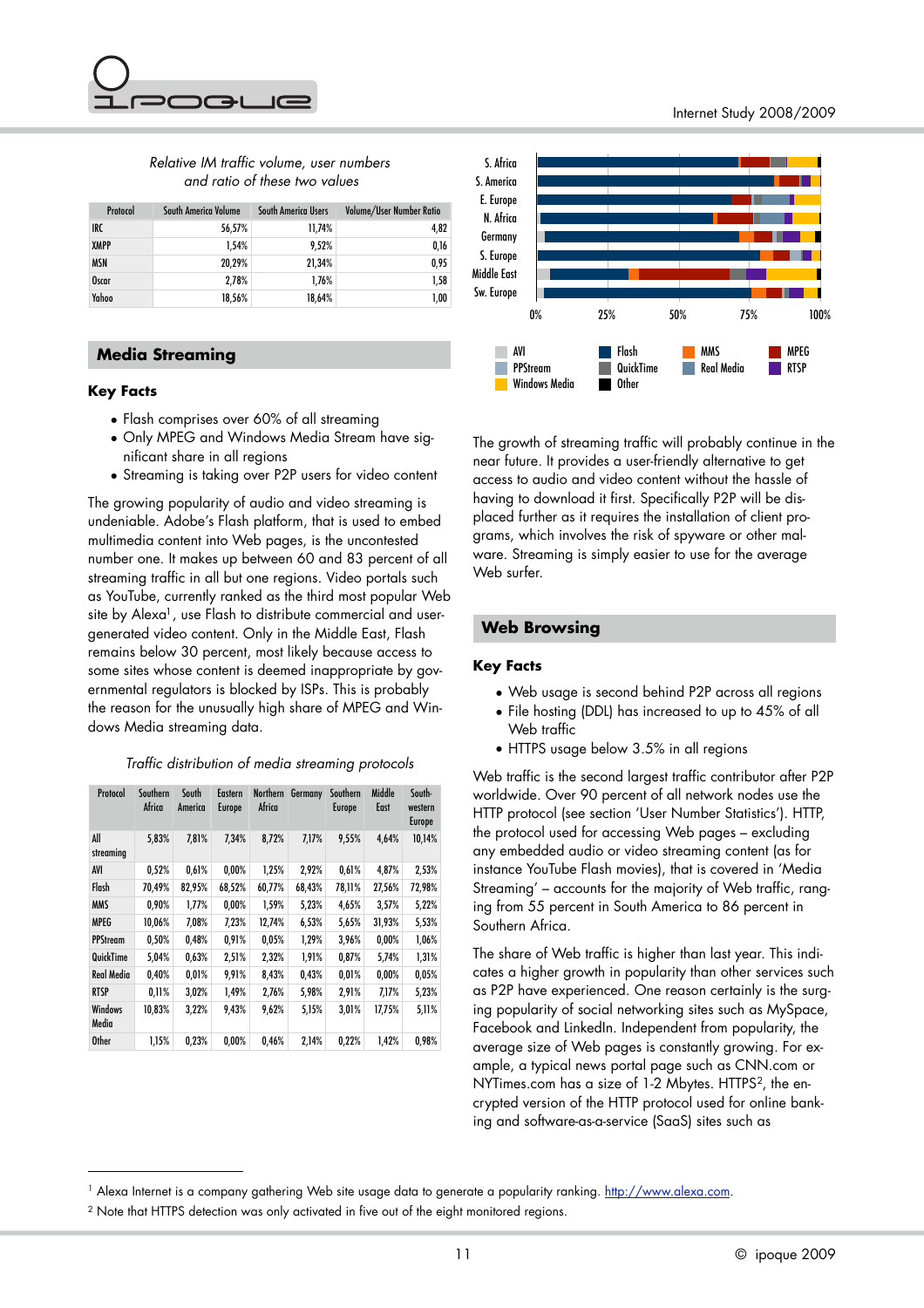

Salesforce.com, only generates little traffic – between 1 and 3.2 percent.

File hosting sites such as RapidShare and Megaupload generate a substantial amount of Web traffic – between 12 percent in Southern Africa and 44 percent in South America – contributing up to 10 percent to the overall Internet traffic. File hosting services are mainly used to share and download large files. Due to privacy concerns, this study does not include the ranking of the various file hosting services as in the 2007 study. Assuming a similar traffic distribution among file hosting sites as last year, it is fair to say that RapidShare alone is responsible for 5 percent of the worldwide Internet traffic.

*Traffic distribution of Web usage*

| Protocol        | Southern<br>Africa | South<br>America | Eastern<br><b>Europe</b> | <b>Northern</b><br>Africa | Germany | Southern<br>Europe | Middle<br>East | South-<br>western<br>Europe |
|-----------------|--------------------|------------------|--------------------------|---------------------------|---------|--------------------|----------------|-----------------------------|
| All Web         | 20.93%             | 18.17%           | 16.23%                   | 32.65%                    | 25.78%  | 25.11%             | 34.49%         | 23.29%                      |
| <b>HTTP</b>     | 85.52%             | 54.55%           | 81.57%                   | 73.47%                    | 58.90%  | 58.32%             | 69.70%         | 65.99%                      |
| File<br>hosting | 12.11%             | 44.26%           | 18.43%                   | 26.53%                    | 39.78%  | 40.54%             | 27.08%         | 34.01%                      |
| <b>HTTPS</b>    | 2.37%              | 1.19%            | -                        | ۰                         | 1.33%   | 1.14%              | 3.23%          |                             |



# **Tunnel Protocols**

#### **Key Facts**

- OpenVPN most popular
- Nearly no Tor traffic
- GRE popular as VoIP tunnel in the Middle East

Tunnel protocol data are only available from four regions. OpenVPN is by far the most used tunnel protocol in South America and Southern Europe with shares of around 90 percent. Southern Africa shows similar amounts of IPsec and OpenVPN traffic – slightly above 40 percent. In the part of the network we monitored in the Middle East, OpenVPN has been blocked during the measurement period. GRE is used there as an alternative tunneling protocol, most likely by small commercial SIP operators to tunnel IP voice calls.





#### **Standard protocols**

#### **Key Facts**

- E-mail protocols >40% of standard protocols
- E-mail is about 0.5% of all Internet traffic
- High Usenet data volume in Germany
- FTP and SMTP are the two busiest protocols across all regions

The standard e-mail protocols (SMTP, IMAP, POP3) combined make up about 0.5 percent of a country's Internet traffic and over 40 percent of the standard protocol traffic in four out of seven monitored regions. In Germany, an unusually high Usenet volume of 85 percent – equivalent to over 4 percent of all German Internet traffic – strongly distorts the other values. The Usenet is a distributed Internet discussion system based on the NNTP protocol. In the early days of the Internet it was used to exchange e-mail-style discussion posts through Usenet servers. Later, the capability to exchange binary data – just like e-mail attachments – was added. This functionality is now utilized by commercial Usenet access providers, most prominently UseNeXT<sup>1</sup>, that position themselves as alternatives to P2P and file hosting services for large downloads. At least in Germany, this message seems to get through to file sharers.

Apart from this artifact in Germany, FTP is the single most busy standard protocol throughout all regions with a peak of 60 percent in the Middle East. While this sounds a lot, it is only 1 percent of all traffic. Also notable is the high proportion of ICMP traffic in South America (24 percent) and Southern Europe (27 percent). Most likely this is caused by customer premises equipment (CPE), such as DSL and cable modems, using ICMP messages for monitoring or troubleshooting purposes.

<span id="page-11-0"></span><sup>1</sup> UseNeXT:<http://www.usenext.com>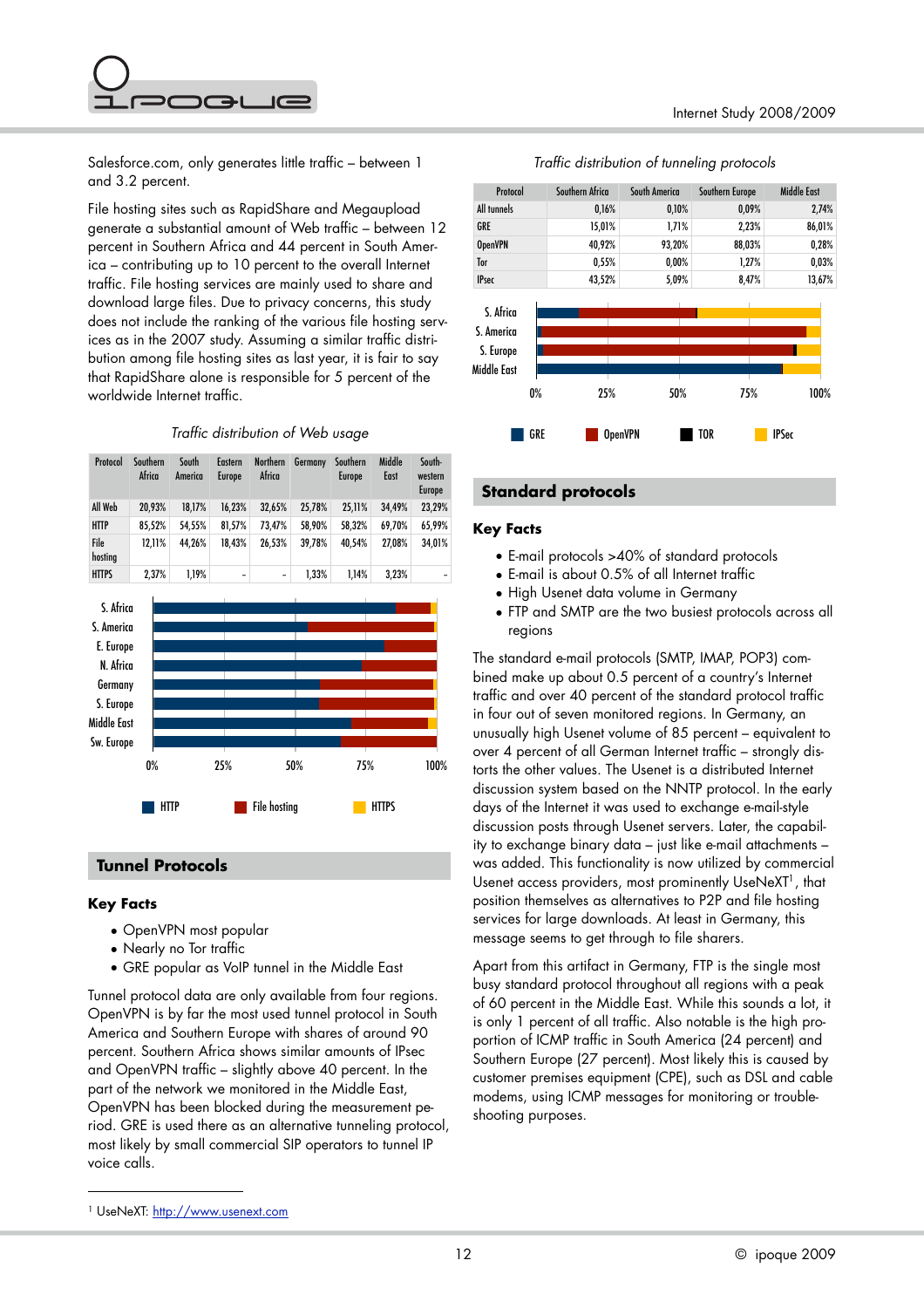

| Protocol                  | Southern | South    | <b>Northern</b> | Germany  | Southern      | Middle | Southwest- |
|---------------------------|----------|----------|-----------------|----------|---------------|--------|------------|
|                           | Africa   | America  | Africa          |          | <b>Europe</b> | East   | ern Europe |
| All standard<br>protocols | 1.31%    | 0.49%    | 0.89%           | 4.89%    | 0.52%         | 1.83%  | 1.23%      |
| DHCP                      | 4.62%    | 0.00%    | 0.00%           | 0.00%    | 0.00%         | 0.00%  | $0.00\%$   |
| <b>DNS</b>                | 6.20%    | 2.01%    | 10,95%          | 0,65%    | 2,60%         | 4.31%  | 5,46%      |
| <b>FTP</b>                | 33.52%   | 27,53%   | 29,96%          | 9.34%    | 23,68%        | 59,94% | 37,12%     |
| <b>SSH</b>                | 0.00%    | 1,55%    | -               | 0,52%    | 1,72%         | 1,43%  |            |
| <b>ICMP</b>               | 2.73%    | 24.25%   | 10.55%          | 0.86%    | 27.10%        | 5,05%  | 6.29%      |
| <b>IMAP</b>               | 0,15%    | 0.05%    | 1.03%           | 0.05%    | 0.18%         | 0.37%  | 0,81%      |
| <b>POP3</b>               | 18.22%   | 12.95%   | 12.69%          | 2.04%    | 11.29%        | 5.65%  | 20.32%     |
| <b>SMTP</b>               | 30.68%   | 30.60%   | 29.05%          | $1.60\%$ | 31,93%        | 15.72% | 13,61%     |
| <b>Usenet</b>             | 3,74%    | $0,00\%$ | 5,45%           | 84,88%   | 0.00%         | 7.32%  | 15,15%     |
| <b>Other</b>              | 0.14%    | 1.04%    | 0.33%           | 0.06%    | 1.51%         | 0.20%  | 1.23%      |

## *Traffic distribution of standard protocols*



# **Average Packet Sizes**

## **Key Facts**

- Average packet size in South America is 556 bytes 789 bytes down-, 281 bytes upstream
- Largest downstream packets (>1,450 bytes): file hosting, Flash and QuickTime
- Largest upstream packets (1,034 bytes): QQLive; followed by OpenVPN (494 bytes)
- Smallest downstream packets (<61 bytes): ICMP, Oscar, QQLive
- Smallest upstream packets (<50 bytes): MMS, Quick-Time, Steam
- Largest difference downstream-upstream (>1,400 bytes): QuickTime, file hosting, Flash

For the first time, we have recorded the average packet size for all encountered protocols, separately for downstream and upstream traffic. This statistic is only available for South America.

Many results are as expected. The average downstream packet size is considerably larger than the upstream packet size. File downloads and video streaming have large downstream packets often close to the Internet-typical MTU of 1,500 bytes. Instant messaging and VoIP protocols have smaller and more symmetric average packet sizes. Only the IM protocols IRC and XMPP exhibit a pronounced asymmetry hinting at file downloads from clients on the egress side of the monitored network. Classic client-server protocols

(FTP, HTTP, POP3) have large downstream and small upstream packets.

But some results appear to be more unusual. QQLive, a P2P streaming protocol, has extremely large average upstream packets of 1,034 bytes on average. No other protocol comes even close to this. Second is OpenVPN with only 494 bytes. Apparently, an unusually high amount of data – even for P2P – is leaving the participating peers. A likely explanation is that many foreign users watch streaming content provided by QQLive peers in the monitored ISP's network.

| Average packet size per protocol and direction |  |  |  |  |  |  |  |
|------------------------------------------------|--|--|--|--|--|--|--|
|------------------------------------------------|--|--|--|--|--|--|--|

| Protocol             | Down-<br>stream<br>Packet<br>Size<br>(Bytes) | <b>Upstream Average</b><br>Packet<br>Size<br>(Bytes) | Packet<br>Size<br>(Bytes) | Protocol                 | Down-<br>stream<br>Packet<br>Size<br>(Bytes) | Upstream Average<br>Packet<br><b>Size</b><br>(Bytes) | Packet<br><b>Size</b><br>(Bytes) |
|----------------------|----------------------------------------------|------------------------------------------------------|---------------------------|--------------------------|----------------------------------------------|------------------------------------------------------|----------------------------------|
| All                  | 789                                          | 281                                                  | 556                       | Pando                    | 931                                          | 359                                                  | 688                              |
| Ares                 | 718                                          | 454                                                  | 589                       | P <sub>OP</sub>          | 1032                                         | 72                                                   | 672                              |
| AVI                  | 1415                                         | 108                                                  | 1015                      | <b>PPLive</b>            | 1067                                         | 325                                                  | 691                              |
| <b>BitTorrent</b>    | 771                                          | 370                                                  | 587                       | <b>PPStream</b>          | 602                                          | 387                                                  | 496                              |
| <b>DirectConnect</b> | 672                                          | 266                                                  | 479                       | 00                       | 440                                          | 109                                                  | 308                              |
| <b>DNS</b>           | 155                                          | 64                                                   | 107                       | <b>QQLive</b>            | 56                                           | 1034                                                 | 417                              |
| eDonkey              | 793                                          | 413                                                  | 610                       | QuickTime                | 1474                                         | 48                                                   | 1015                             |
| <b>File hosting</b>  | 1468                                         | 54                                                   | 1014                      | <b>RDP</b>               | 149                                          | 94                                                   | 124                              |
| Flash                | 1454                                         | 50                                                   | 974                       | Realmedia                | 1441                                         | 51                                                   | 966                              |
| Freenet              | 228                                          | 136                                                  | 182                       | <b>RTP</b>               | 825                                          | 125                                                  | 723                              |
| <b>FTP</b>           | 1303                                         | 148                                                  | 902                       | <b>RTSP</b>              | 1211                                         | 54                                                   | 824                              |
| Gnutella             | 636                                          | 241                                                  | 452                       | <b>SIP</b>               | 156                                          | 144                                                  | 150                              |
| GRE                  | 405                                          | 218                                                  | 324                       | Skype                    | 214                                          | 196                                                  | 205                              |
| H323                 | 79                                           | 101                                                  | 89                        | <b>SMTP</b>              | 103                                          | 169                                                  | 138                              |
| Halflife2            | 188                                          | 86                                                   | 138                       | SopCast                  | 602                                          | 214                                                  | 423                              |
| <b>HTTP</b>          | 1153                                         | 187                                                  | 758                       | Soulseek                 | 759                                          | 536                                                  | 654                              |
| <b>ICMP</b>          | 61                                           | 55                                                   | 58                        | <b>SSH</b>               | 667                                          | 83                                                   | 410                              |
| <b>IMAP</b>          | 656                                          | 221                                                  | 374                       | <b>SSL</b>               | 740                                          | 229                                                  | 512                              |
| iMesh                | 459                                          | 471                                                  | 465                       | Steam                    | 1438                                         | 48                                                   | 1013                             |
| <b>IPSEC</b>         | 432                                          | 166                                                  | 297                       | <b>Telnet</b>            | 202                                          | 62                                                   | 129                              |
| <b>IRC</b>           | 299                                          | 58                                                   | 177                       | <b>Thunder</b>           | 623                                          | 320                                                  | 476                              |
| <b>Manolito</b>      | 1008                                         | 343                                                  | 852                       | Tor                      | 848                                          | 360                                                  | 649                              |
| <b>MMS</b>           | 1207                                         | 48                                                   | 788                       | <b>TVAnts</b>            | 677                                          | 194                                                  | 455                              |
| <b>MPEG</b>          | 1393                                         | 51                                                   | 940                       | <b>TVUPlayer</b>         | 516                                          | 131                                                  | 346                              |
| <b>MSN</b>           | 348                                          | 278                                                  | 312                       | <b>UUSee</b>             | 776                                          | 96                                                   | 471                              |
| <b>NTP</b>           | 76                                           | 76                                                   | 76                        | <b>VNC</b>               | 113                                          | 190                                                  | 150                              |
| OGG                  | 1159                                         | 53                                                   | 802                       | <b>Windows Media</b>     | 1355                                         | 51                                                   | 886                              |
| <b>OpenVPN</b>       | 635                                          | 494                                                  | 560                       | <b>World of Warcraft</b> | 248                                          | 56                                                   | 161                              |
| <b>ORB</b>           | 179                                          | 57                                                   | 103                       | <b>XMPP</b>              | 357                                          | 96                                                   | 224                              |
| <b>Oscar</b>         | 59                                           | 70                                                   |                           | 65 Yahoo                 | 181                                          | 201                                                  | 189                              |